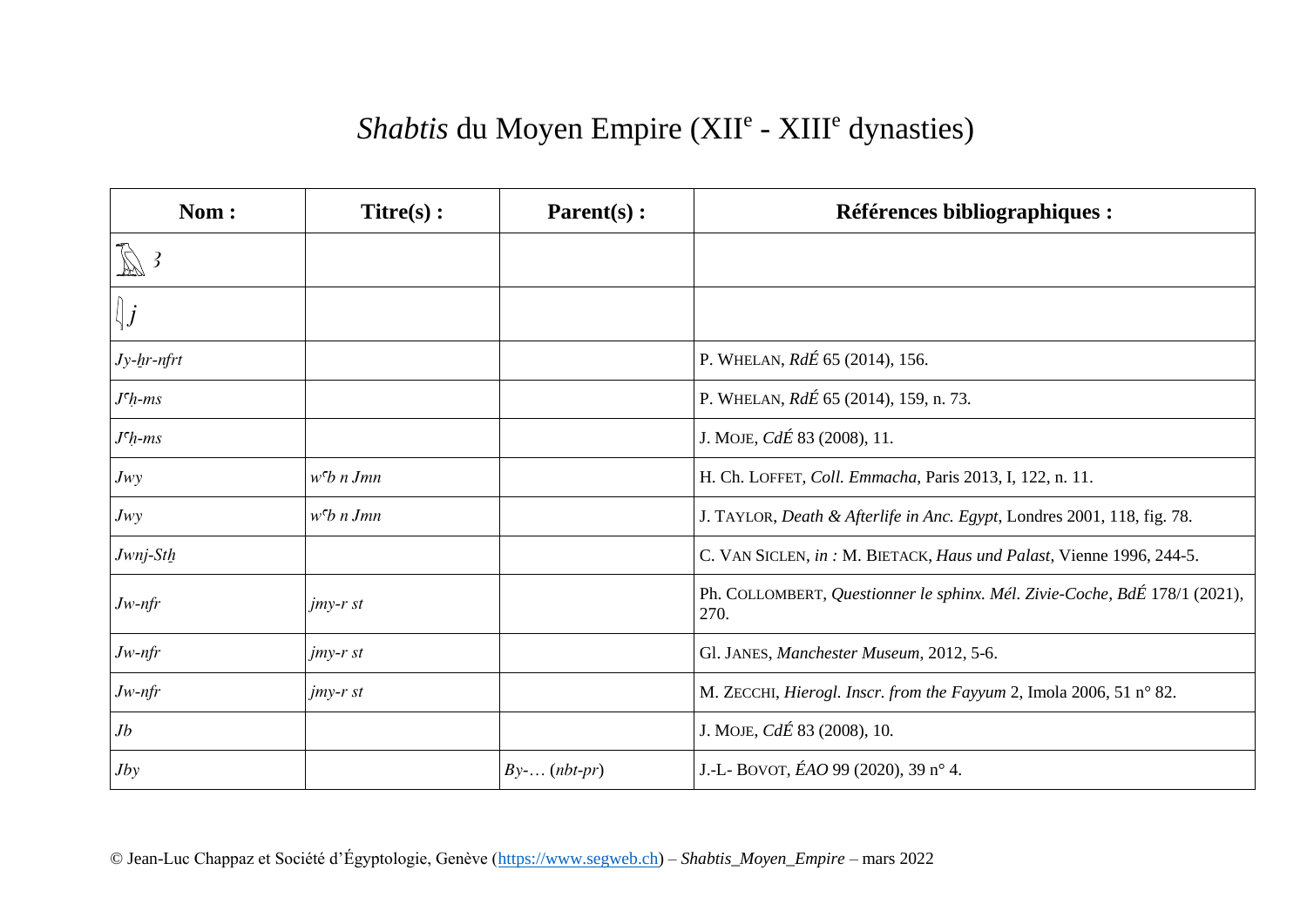| Nom:        | $Titre(s)$ :                              | Parent(s): | <b>Références bibliographiques :</b>                                                                               |
|-------------|-------------------------------------------|------------|--------------------------------------------------------------------------------------------------------------------|
| Jpj         |                                           |            | J. MOJE, <i>CdÉ</i> 83 (2008), 11.                                                                                 |
| Jpw         | $j$ my-r pr $h$ tp <w>-ntr n<br/>3bdw</w> |            | J.-L- BOVOT, $EAO$ 99 (2020), 39 n° 3.                                                                             |
| Jpw         | jmy-r pr htp <w>-ntr n<br/>3bdw</w>       |            | Gl. JANES, World Museum, Liverpool, 2016, 4-5.                                                                     |
| Jpw         | jmy-r pr htp <w>-ntr n<br/>3bdw</w>       |            | G. MINIACI, RdÉ 61 (2010), 124 et n. 63.                                                                           |
| Jpw         | $j$ my-r pr $h$ tp <w>-ntr n<br/>3bdw</w> |            | P. WHELAN, RdÉ 65 (2014), 141-163.                                                                                 |
| Jpt3        |                                           |            | J.-L- BOVOT, ÉAO 99 (2020), 38.                                                                                    |
| Jmj         | $nbt-pr$                                  |            | P. WHELAN, RdÉ 65 (2014), 156.                                                                                     |
| Jmj         | $nbr$ ?                                   |            | J. MOJE, CdÉ 83 (2008), 10.                                                                                        |
| <i>Jmny</i> |                                           |            | P. WHELAN, RdÉ 65 (2014), 146, n. ii, 159, n. 72.                                                                  |
| <i>Jmny</i> | « chef de district »                      |            | Fl. MORFOISSE & G. ANDREU-LANOË, Sésostris III. Pharaon de légende, Gand<br>2014, 290, n° 272.                     |
| <i>Jmny</i> |                                           |            | G. MINIACI, JEA 100 (2014), 261.                                                                                   |
| <b>Jmny</b> | « chef de district »                      |            | J.-L. BOVOT, Chaouabtis, 2003, 20, 46, 86 n° 109.                                                                  |
| <i>Jmny</i> |                                           |            | J.-L. BOVOT, Les Serviteurs funéraires (feuillet explicatif pour les visiteurs,<br>Louvre 2/14), Paris 1990, n° 1. |
| <i>Jmny</i> |                                           |            | J. MOJE, CdÉ 83 (2008), 12.                                                                                        |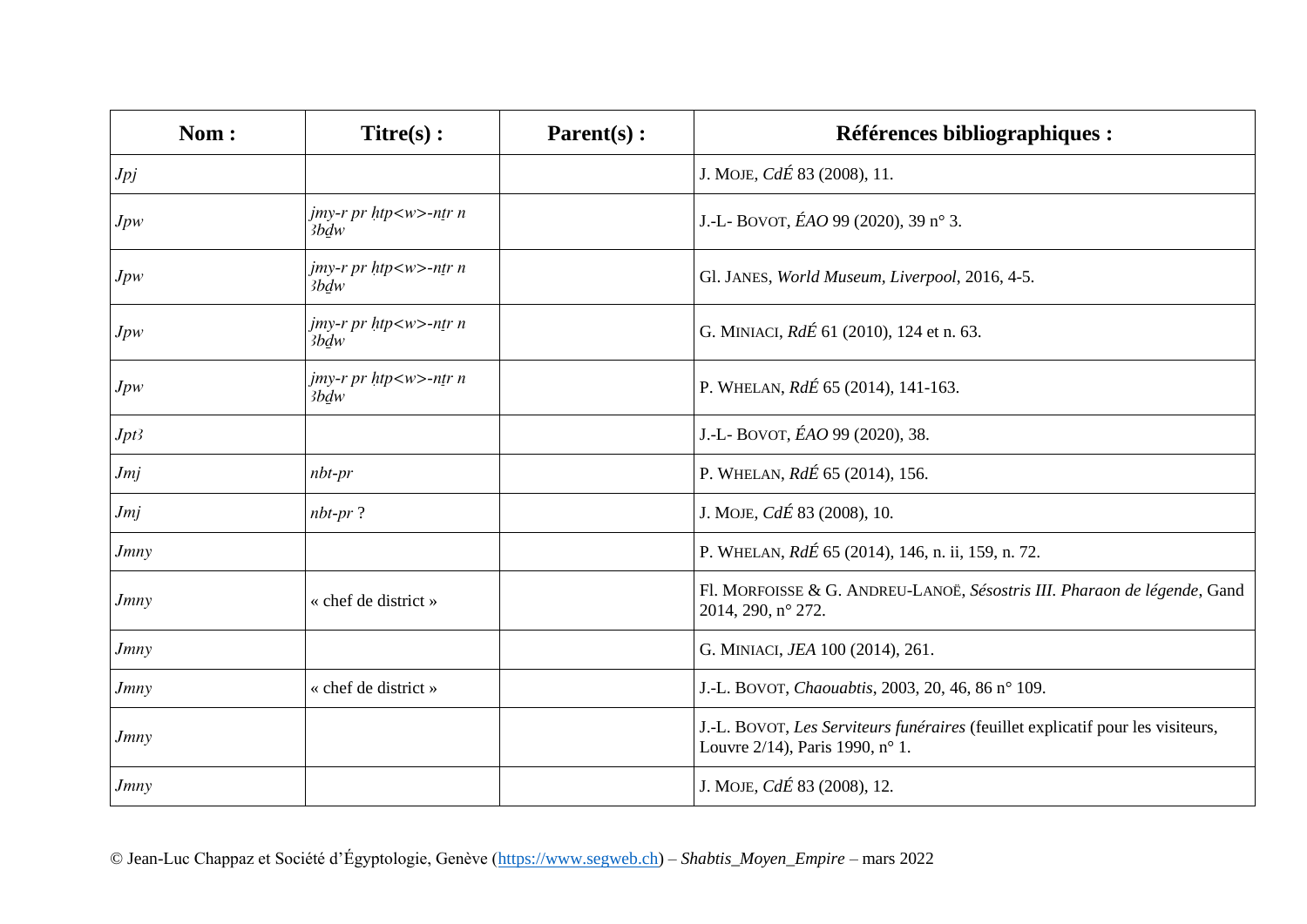| Nom:                          | $Titre(s)$ :                                            | Parent(s):                  | <b>Références bibliographiques :</b>                                                                         |
|-------------------------------|---------------------------------------------------------|-----------------------------|--------------------------------------------------------------------------------------------------------------|
| Jmn-m-h3t-snb Nmty-m-<br>wsht | htmty bjty, jmy-r pr wr                                 |                             | G. MINIACI, JEA 100 (2014), 260-261.                                                                         |
| $Jn-jt.f$                     |                                                         |                             | S. D'AURIA, P. LACOVARA & C. H. ROEHRIG, Mummies & Magic, Boston<br>1988, 126 n°55.                          |
| $Jn-jt$                       | $s\check{s}$ $m\check{s}$ <sup><math>\circ</math></sup> |                             | P.-M. CHEVEREAU, RdÉ 42 (1991), 82 n° 289.                                                                   |
| $Sn-cnh$                      | $j$ <i>my-r mrt</i> ?                                   |                             | J.-L- BOVOT, $EAO$ 99 (2020), 39 n° 1.                                                                       |
| $Jn-Hr$ -htp                  |                                                         |                             | J. BOURRIAU, Pharaohs & Mortals, Cambridge 1988, 98 n° 81.                                                   |
| Jty                           | jmy-r pr hsbt                                           | $J^{\mathsf{c}}bt$ (nbt-pr) | J.-L- BOVOT, $EAO$ 99 (2020), 39 n° 2.                                                                       |
| <b>Jty</b>                    | jmy-r pr hsbt                                           | $J^{\mathsf{c}}bt$ (nbt-pr) | P. WHELAN, RdÉ 65 (2014), 146, n. ii.                                                                        |
| Jt                            | jmy-r pr hsbt                                           | $J^{\mathsf{c}}bt$ (nbt-pr) | M. BORLA, in : Fr. TIRADRITTI (éd.), Il cammino di Harwa, Milan 1999, 120<br>$n^{\circ}$ 126.                |
| Jty                           | jmy-r pr hsbt                                           | $J^{\mathsf{c}}bt$ (nbt-pr) | M. BORLA, Dossiers d'archéologie h.s. 9 (2003), 20.                                                          |
| $\overline{\phantom{a}}$      |                                                         |                             |                                                                                                              |
| $\sum_{k=1}^{n}$ w            |                                                         |                             |                                                                                                              |
| W3h-nfr-htp                   |                                                         |                             | P. WHELAN, $Rd\acute{E}$ 65 (2014), 146, n. ii, 159, n. 72.                                                  |
| W3h-nfr-htp                   |                                                         |                             | J. W. WEGNER, in: Millions of Jubilees. Studies David P. Silverman (CASAÉ<br>39/2), Le Caire 2010, 365, 367. |
| W3h-nfr-htp                   |                                                         |                             | P. WHELAN, Rough Wood, Londres 2007, 22-3.                                                                   |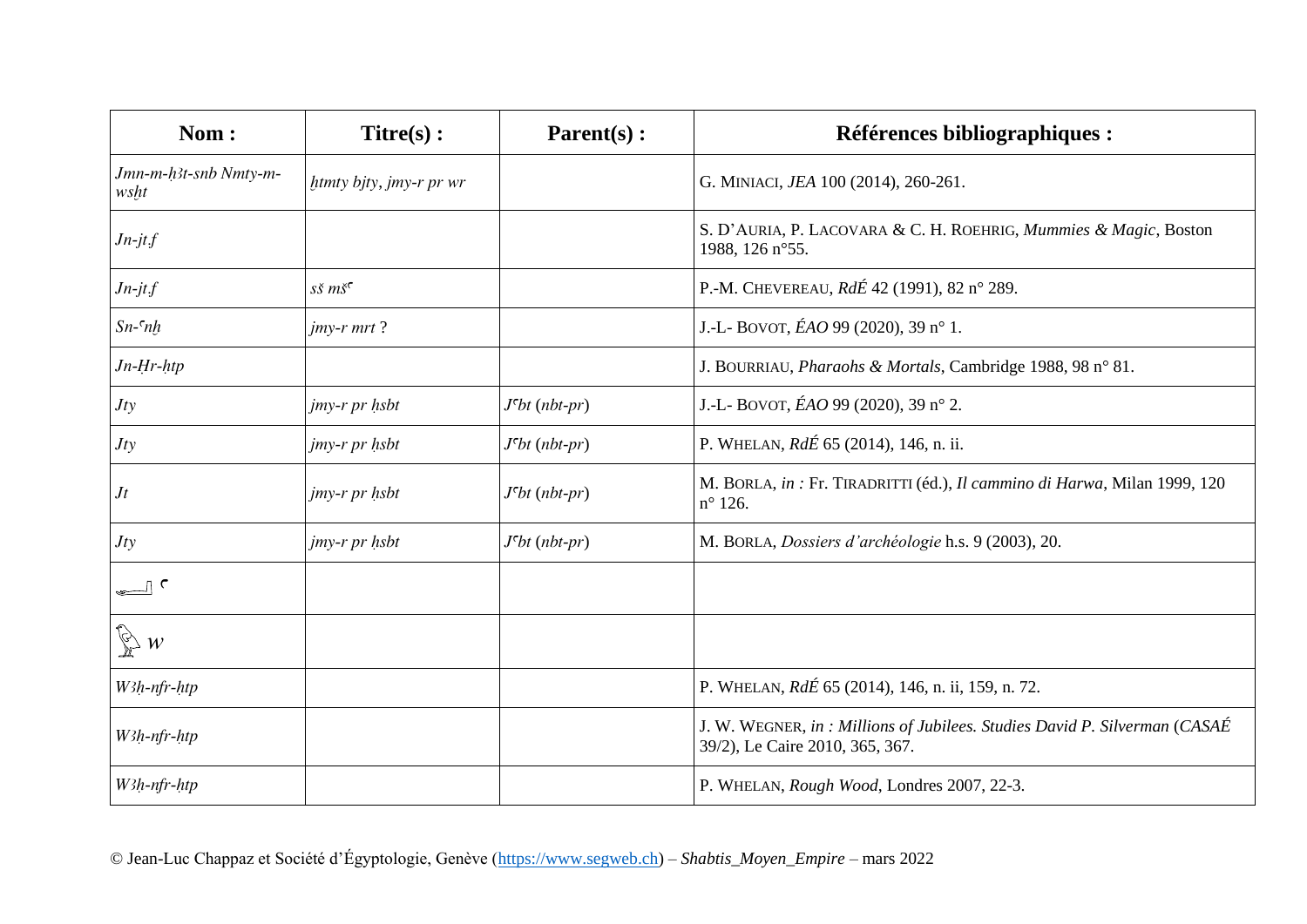| Nom:        | $Titre(s)$ : | Parent(s):  | <b>Références bibliographiques :</b>                                                            |
|-------------|--------------|-------------|-------------------------------------------------------------------------------------------------|
| W3h-nfr-htp |              |             | D. SPANEL, SAK 13 (1986), 250.                                                                  |
| W3h-nfr-htp | $s2$ nswt    |             | Gl. JANES, The Amasis Collection, 2020, 15 n. 12.                                               |
| W3h-nfr-htp | $s2$ nswt    |             | N. REEVES, in : A. OPPENHEIM et alii, Ancient Egypt Transformed, New York<br>2015, 237, n° 175. |
| W3h-nfr-htp | s3 nswt      |             | G. MINIACI, JEA 100 (2014), 256-257.                                                            |
| W3h-nfr-htp | $s2$ nswt    |             | Cl. VANDERSLEYEN, L'Égypte et la vallée du Nil, Paris 1995, 138, n. 4.                          |
| W3h-nfr-htp | $s2$ nswt    |             | W. FORMAN & S. QUIRKE, Hieroglyphs and Afterlife in Anc. Egypt, Londres<br>1996, 101.           |
| W3h-nfr-htp |              |             | J. MOJE, CdÉ 83 (2008), 12.                                                                     |
| Wsr         |              |             | H. Ch. LOFFET, Coll. Emmacha, Paris 2013, I, 121-125 (n° 43).                                   |
| Wsr         |              |             | Sotheby's 30.5.1986 n° 59.                                                                      |
| <b>Wsr</b>  |              |             | M. PAGE-GASSER & A. WIESE, Ägypten. Augenblicke der Ewigkeit, Mainz<br>1997, n° 63.             |
| Wsr         |              |             | A. WIESE, Antikenmuseum Basel, Mainz 2001, 81 n° 47a.                                           |
| Wsr         |              |             | J. TAYLOR, Death & Afterlife in Anc. Egypt, Londres 2001, 118, fig. 78.                         |
| <b>Wsr</b>  |              | « Qahadou » | B. MENU, <i>ENIM</i> 4 (2011), 40.                                                              |
|             |              |             |                                                                                                 |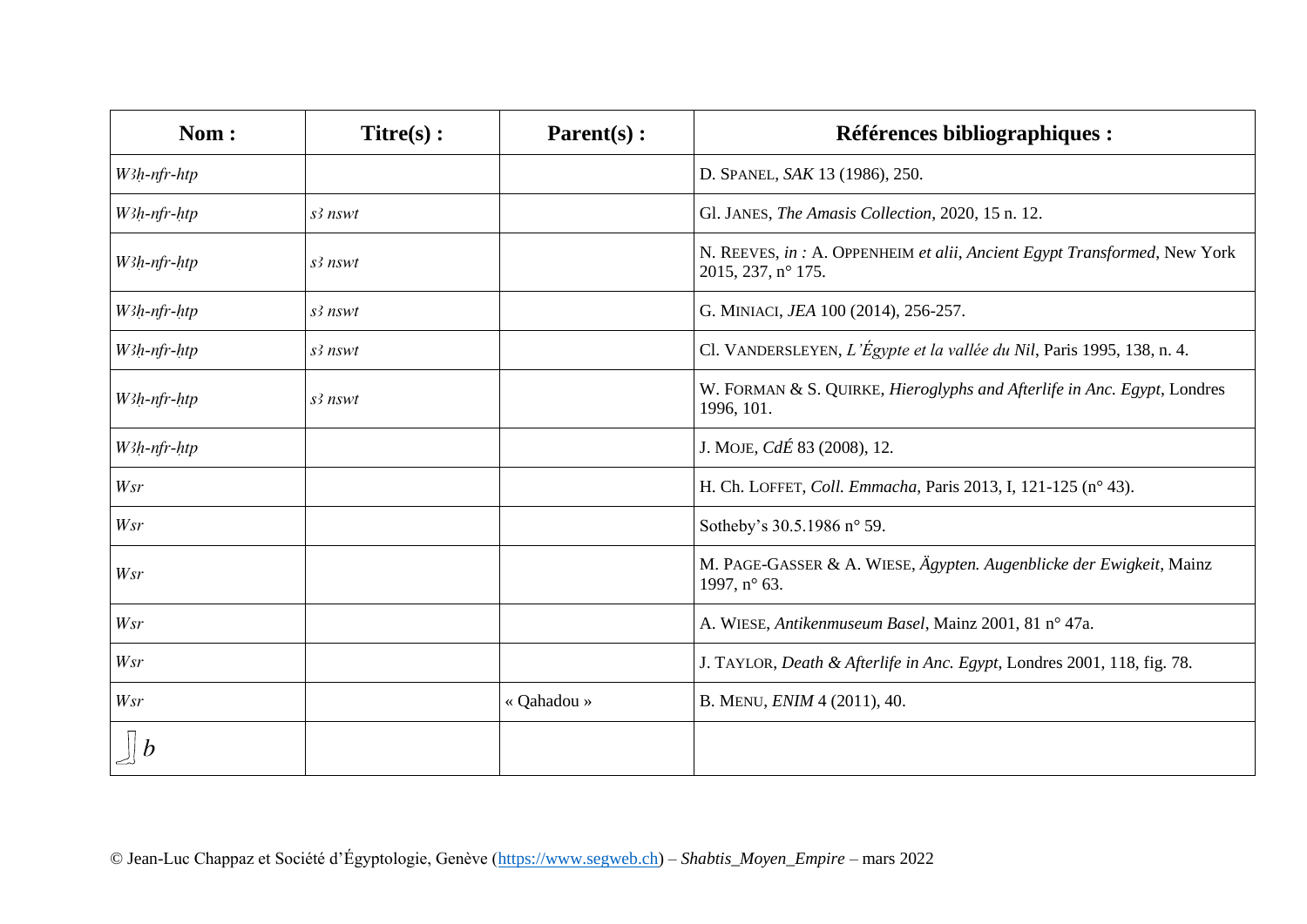| Nom:                             | $Titre(s)$ :                | Parent(s): | <b>Références bibliographiques :</b>                                                                          |
|----------------------------------|-----------------------------|------------|---------------------------------------------------------------------------------------------------------------|
| Bnr                              | $jry$ - $\tau$ t n $\tau$ h |            | Gl. JANES, The Amasis Collection, 2020, 15 n. 12.                                                             |
| Bnr                              | $jry$ - $\tau$ t n $\tau$ h |            | G. MINIACI, RdÉ 61 (2010), 119.                                                                               |
| Bnr                              |                             |            | P. WHELAN, RdÉ 65 (2014), 146, n. ii.                                                                         |
| Bnr                              | $jry$ - $\tau$ t n $\tau$ h |            | G. MINIACI, JEA 100 (2014), 256-257.                                                                          |
| Bnr                              | $jry$ - $\tau$ n $\tau$ h   |            | J. W. WEGNER, in : Millions of Jubilees. Studies David P. Silverman (CASAÉ<br>39/2), Le Caire 2010, 365, 367. |
| <b>Bnr</b>                       |                             |            | P. WHELAN, Rough Wood, Londres 2007, 22-3.                                                                    |
| Bnr                              |                             |            | J. MOJE, CdÉ 83 (2008), 12.                                                                                   |
| Bnr                              |                             |            | D. SPANEL, SAK 13 (1986), 250.                                                                                |
| Bnr                              | $jry$ - $\tau$ t n $\tau$ h |            | Cl. VANDERSLEYEN, L'Égypte et la vallée du Nil, Paris 1995, 138, n. 4.                                        |
| $\Box p$                         |                             |            |                                                                                                               |
| $\sum_{i=1}^{n} \frac{f_i}{f_i}$ |                             |            |                                                                                                               |
| $\boldsymbol{m}$                 |                             |            |                                                                                                               |
| Mntw-htp                         | $j$ <i>my-r šnt n ntr?</i>  |            | Gl. JANES, World Museum, Liverpool, 2016, 3-4.                                                                |
| Mntw-htp                         | $j$ <i>my-r šnt n ntr</i> ? |            | G. MINIACI, JEA 100 (2014), 260-261.                                                                          |
| Mrjt-nnt?                        | $nbt-pr$                    |            | Christie's New York 07.12.2011 n° 29.                                                                         |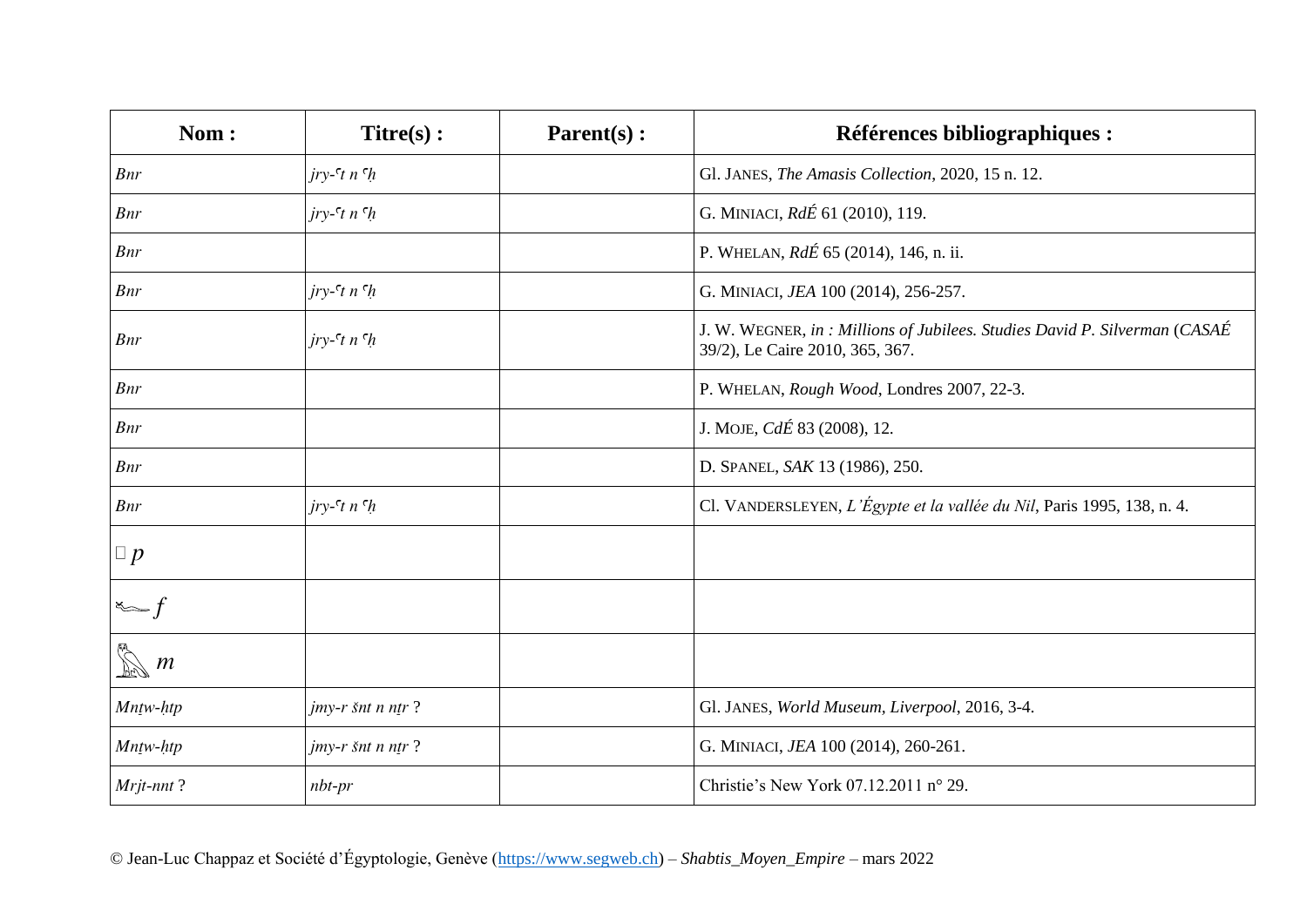| Nom:                                    | $Titre(s)$ :            | $Parent(s)$ :                         | <b>Références bibliographiques :</b>                                                                         |
|-----------------------------------------|-------------------------|---------------------------------------|--------------------------------------------------------------------------------------------------------------|
| Mryt-snb                                | $nbt-pr$                |                                       | A. K. CAPEL & G. E. MARKOE (éd.), Mistress of the House, New York 1996,<br>211 n. 6.                         |
| $M_{\rm S}$                             | $w^c b$                 |                                       | St. QUIRKE, Birth Tusks (MKS 3), Londres 2016, 116.                                                          |
| $\sqrt{m}$ $n$                          |                         |                                       |                                                                                                              |
| $Nj3-nfr$ ?                             | $S\check{S}$            |                                       | Christie's 07.07.1995 n° 134.                                                                                |
| $Nb$ - $nh$                             |                         |                                       | N. REEVES, in : A. OPPENHEIM et alii, Ancient Egypt Transformed, New York<br>2015, 236-237, fig. 97.         |
| $N$ frw                                 | hmt-nswt                | [épouse de Montouhotep<br>Nebhépetrê] | H. Ch. LOFFET, Coll. Emmacha, Paris 2013, I, 222 et n. 26-27.                                                |
| $N$ frw                                 | hmt-nswt                | [épouse de Montouhotep<br>Nebhépetrê] | G. MINIACI, JEA 100 (2014), 256, n. 46.                                                                      |
| $N$ frw                                 | $\kappa$ reine »        |                                       | A. DUBSKA, Terres du Nil 1 (2005), 21.                                                                       |
| (Nfrw)                                  | $\kappa$ reine »        |                                       | A. K. CAPEL & G. E. MARKOE (éd.), Mistress of the House, New York 1996,<br>148.                              |
| $N$ frw                                 | $\kappa$ reine »        | J <sup>c</sup> h                      | B. G. OCKINGA, Armidale Shabtis of Mery-Re, Armidale 1997, 9-10.                                             |
| Nmty-m-wsht                             | htmy bjty, jmy-r pr wr  |                                       | J. W. WEGNER, in : Millions of Jubilees. Studies David P. Silverman (CASAÉ<br>39/2), Le Caire 2010, 367-372. |
| Nmty-m-wsht, surnom de<br>Jmn-m-h3t-snb | htmty bjty, jmy-r pr wr |                                       | G. MINIACI, JEA 100 (2014), 260-261.                                                                         |
| N <sub>n</sub>                          |                         |                                       | G. MINIACI, JEA 100 (2014), 261.                                                                             |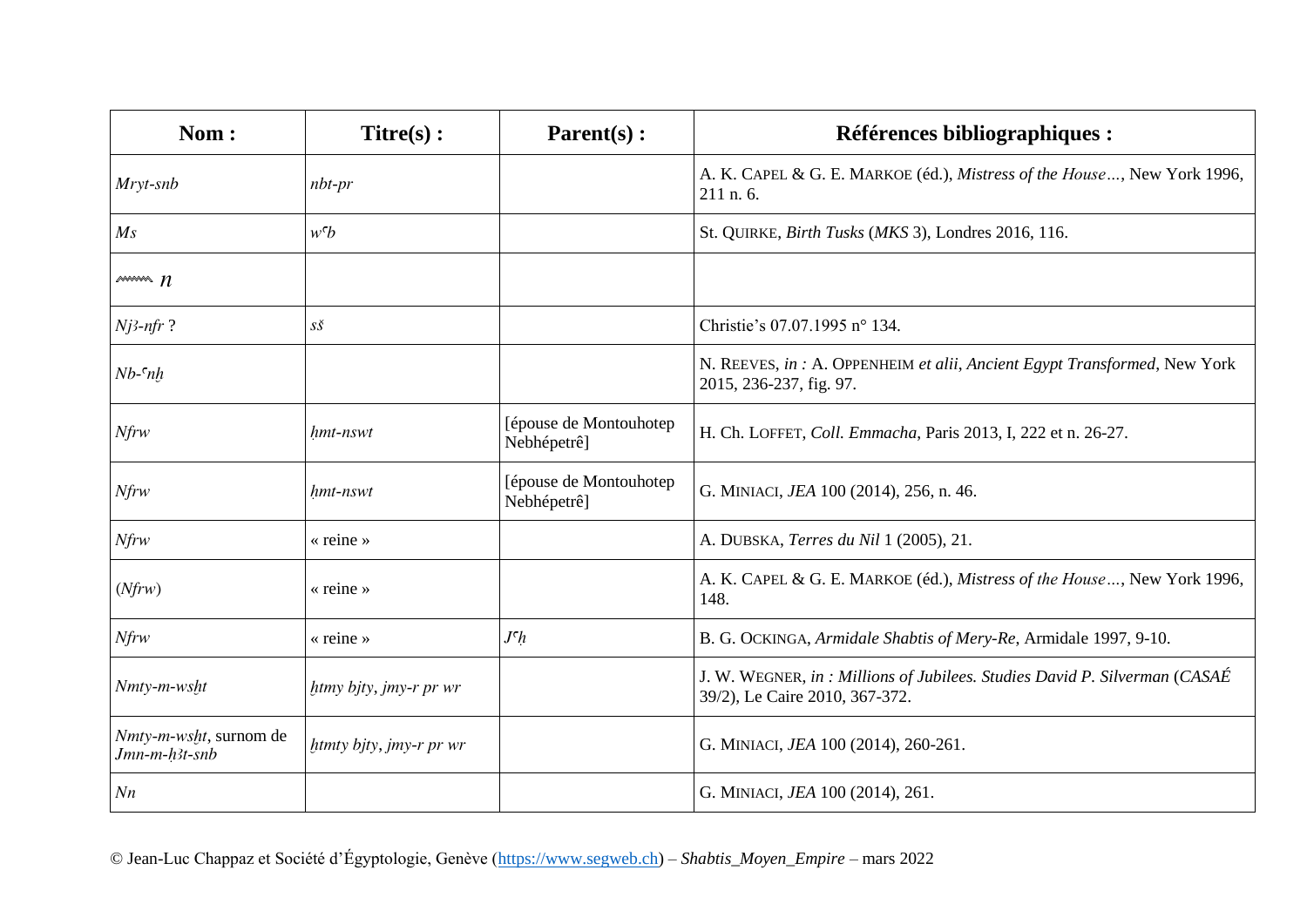| Nom:            | $Titre(s)$ :           | Parent(s):              | <b>Références bibliographiques :</b>                                    |
|-----------------|------------------------|-------------------------|-------------------------------------------------------------------------|
| Nh3             |                        |                         | J. MOJE, <i>CdÉ</i> 83 (2008), 11.                                      |
| N <sub>hj</sub> |                        |                         | P. WHELAN, RdÉ 65 (2014), 146, n. ii, 158-159.                          |
| Nhj             |                        |                         | J. MOJE, <i>CdÉ</i> 83 (2008), 11.                                      |
| Nht             | « directeur du Delta » |                         | P. R. S. MOOREY, Anc. Egypt, Oxford 1988, 57 n° 44.                     |
| Nht             | $j$ my-r T3-Mhw?       |                         | P. R. S. MOOREY, Anc. Egypt, Oxford 1992 <sup>2</sup> , 57 n° 36.       |
| <b>Nhtj</b>     |                        |                         | Gl. JANES, World Museum, Liverpool, 2016, 4-5.                          |
| Nhtj            |                        |                         | P. WHELAN, RdÉ 65 (2014), 152-153.                                      |
| Nhtj            |                        |                         | D. WILDUNG, Ägypten, die Geburt des Individuums, Munich 2000, 50 n° 50. |
| $\smile r$      |                        |                         |                                                                         |
| $Rc$ -htp       | $\ldots$ n Pth         | « Nubemirt » $(nbt-pr)$ | Sotheby's New York 17.12.1998 n° 39.                                    |
| $Rn.j-snb$      |                        |                         | B. G. OCKINGA, Armidale Shabtis of Mery-Re, Armidale 1997, 27, n. 12.   |
| $Rn$ -snb       |                        |                         | J.-L- BOVOT, $EAO$ 99 (2020), 39 n° 5.                                  |
| $Rn$ -snb       |                        |                         | G. MINIACI, RdÉ 61 (2010), 113 (n. 1).                                  |
| $Rn$ -snb       |                        |                         | P. WHELAN, RdÉ 65 (2014), 143, n. 10, 146, 157, n. 63.                  |
| $Rn$ -snb       | šmsw                   |                         | G. MINIACI, JEA 100 (2014), 261.                                        |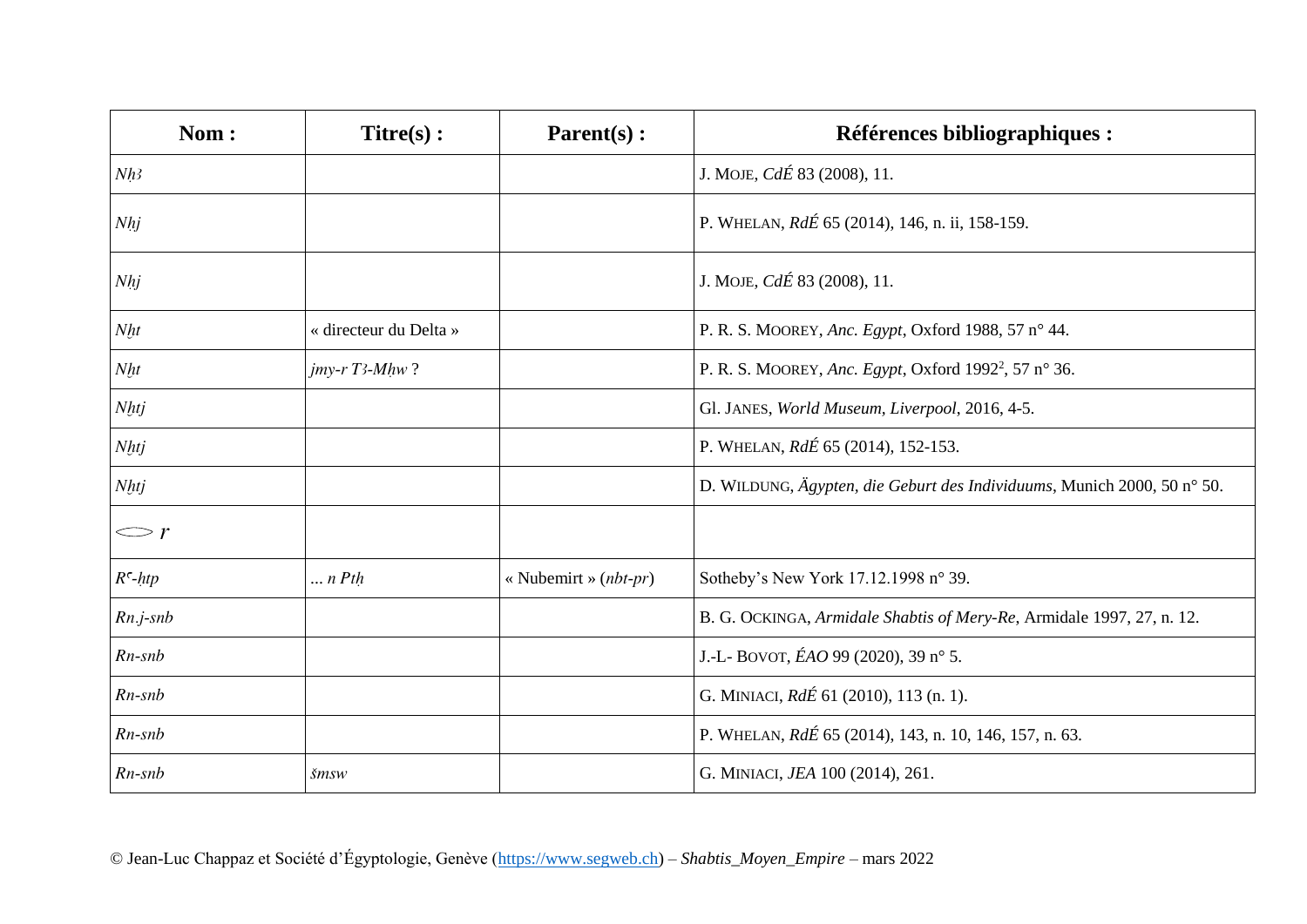| Nom:                       | $Titre(s)$ :                                     | $\textbf{Parent}(s)$ : | <b>Références bibliographiques :</b>                                                      |
|----------------------------|--------------------------------------------------|------------------------|-------------------------------------------------------------------------------------------|
| $Rn$ -sn $b$               |                                                  |                        | D. WILDUNG, Ägypten. Die Geburt des Individuums, Munich 2000, 123, 183<br>$n^{\circ}$ 51. |
| $Rn$ -snb                  |                                                  |                        | J. TAYLOR, Death & Afterlife in Anc. Egypt, Londres 2001, 118, fig. 78.                   |
| $Rn$ -snb                  |                                                  |                        | J. BOURRIAU, Pharaohs & Mortals, Cambridge 1988, 99-100.                                  |
| $Rn$ -sn $b$               |                                                  |                        | H. M. STEWART, Eg. Shabtis Londres 1995, 15, fig. 5.                                      |
| $Rn$ -sn $b$               | šms nswt                                         |                        | S. QUIRKE, Eg. Religion, Londres 1992, 161.                                               |
| $Rn$ -sn $b$               | šmsw šms                                         |                        | J. MOJE, CdÉ 83 (2008), 5-9.                                                              |
| $Rn$ -snb                  | $j$ my-r $h$ <sup>c</sup> ww n <sup>c</sup> rrwt |                        | Gl. JANES, World Museum, Liverpool, 2016, 4-5.                                            |
| $Rn$ -snb                  | $j$ my-r h <sup>c</sup> ww n <sup>c</sup> rrwt   |                        | P. WHELAN, RdÉ 65 (2014), 152 et n. 40, 153.                                              |
| $Rn$ -snb                  | $j$ my-r $h$ <sup>c</sup> ww n <sup>c</sup> rrwt |                        | P.-M. CHEVEREAU, RdÉ 43 (1992), 18 n° 375.                                                |
| $Rn.s-snb$                 |                                                  | Jkw                    | S. D'AURIA, P. LACOVARA & C. H. ROEHRIG, Mummies & Magic, Boston<br>1988, 126-7 n° 57.    |
| $Rdj-n-Pth$                | wdpw, jry j <sup>ch</sup>                        |                        | E. REISER-HASLAUER, CAA Vienne (1990) I 110-1.                                            |
| $\overline{\mathbb{L}}\,h$ |                                                  |                        |                                                                                           |
| $\frac{8}{8}h$             |                                                  |                        |                                                                                           |
| $Hn$ ? / S3-rnpwt ?        |                                                  |                        | J. URIACH TORELLÓ, ¡Aquí estamos!, Barcelone 2020, 36.                                    |
| Hnwt-W3dt                  | $nbt-pr$                                         |                        | A. DODSON, Eg. Arch. 43 (2013), 42.                                                       |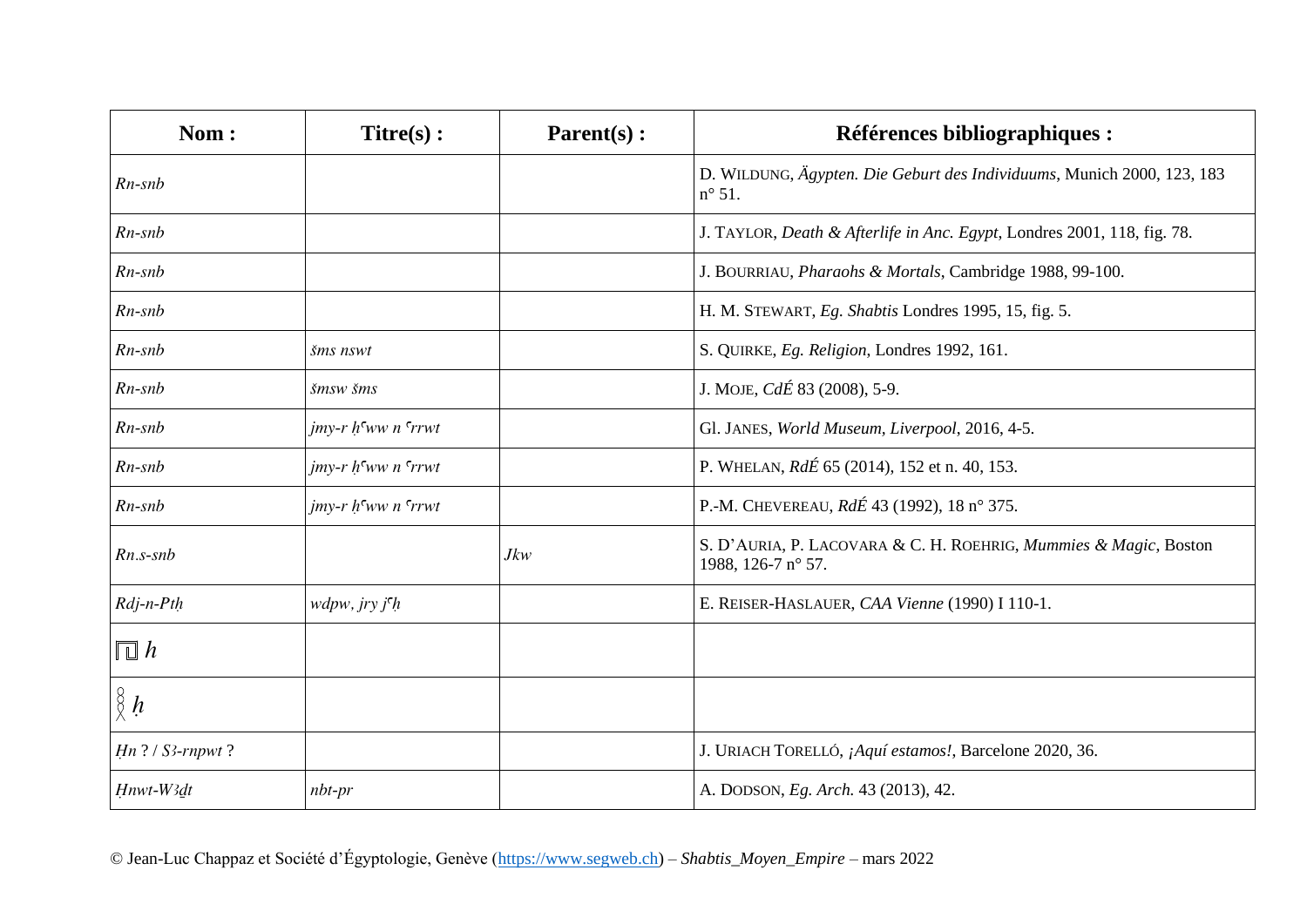| Nom:                      | $Titre(s)$ :          | Parent(s):     | <b>Références bibliographiques :</b>                                                           |
|---------------------------|-----------------------|----------------|------------------------------------------------------------------------------------------------|
| Hnwt-W3dt                 | $nbt-pr$              |                | Gl. JANES, Manchester Museum, 2012, vii (fig. 5), 5-6, n° 1.                                   |
| Hnwt-w3dt                 | $nbt-pr$              |                | M. ZECCHI, Hierogl. Inscr. from the Fayyum 2, Imola 2006, 50 n° 81.                            |
| $Hq3-jb$                  |                       |                | R. A. FAZZINI, The Collector's Eye, Brooklyn 1987, 104-105.                                    |
| $Hq3-jb$                  |                       |                | S. D'AURIA, P. LACOVARA & C. H. ROEHRIG, Mummies & Magic, Boston<br>1988, 127 et n. 3.         |
| $Hq3-jb$                  |                       |                | C. VANDERSLEYEN, Bi.Or. 47/3-4 (1990), 363.                                                    |
| $\mathscr{D} \mathscr{b}$ |                       |                |                                                                                                |
| Hnty-hty-htp              | « employé de bureau » | $Rn.s$ - $n$ h | J.-L. Bovot, OLA 82 (1998), 205.                                                               |
| Hnty-hty-htp              | « employé de bureau » | $Rn.s$ - $nh$  | Fl. MORFOISSE & G. ANDREU-LANOË, Sésostris III. Pharaon de légende, Gand<br>2014, 291, n° 273. |
| Hnty-hty-htp              | « employé de bureau » | $Rn.s$ - $nh$  | J.-L. BOVOT, ÉAO 29 (2003), 60.                                                                |
| Hnty-hty-htp              | « employé de bureau » | $Rn.s$ - $nh$  | J.-L. BOVOT, Chaouabtis, 2003, 46, 58, 89, nº 183.                                             |
| $\Leftrightarrow h$       |                       |                |                                                                                                |
| Hnmw-htp                  |                       | $J\check{s}t$  | R. ROUBINSTEIN, VDI 1982/4, 72 (fig.4), 77.                                                    |
| $\Rightarrow$ s           |                       |                |                                                                                                |
| $S^3$ - $J^c h$           |                       |                | B. G. OCKINGA, Armidale Shabtis of Mery-Re, Armidale 1997, 9.                                  |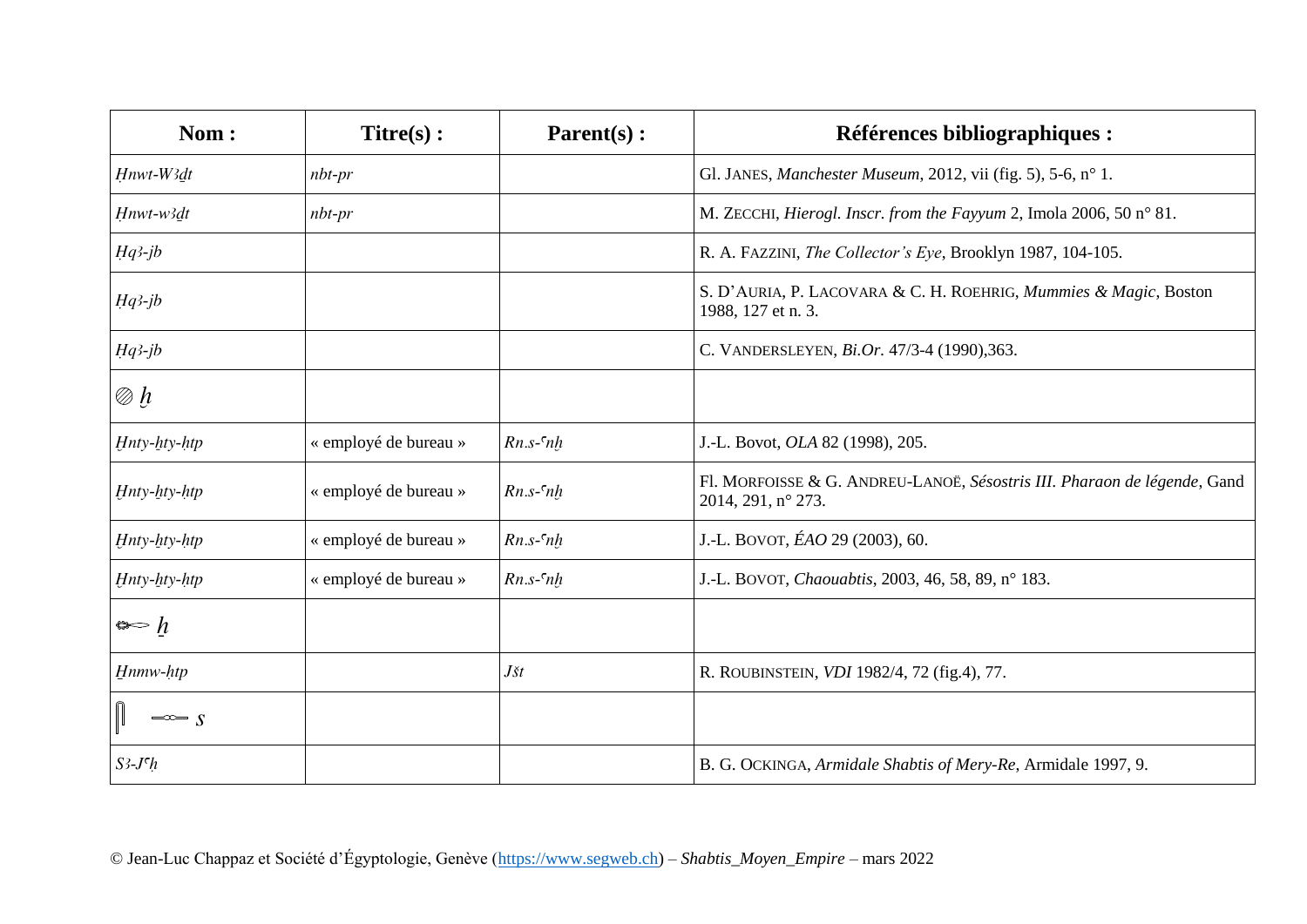| Nom:                | $Titre(s)$ :               | $Parent(s)$ :                          | <b>Références bibliographiques :</b>                                                                                               |
|---------------------|----------------------------|----------------------------------------|------------------------------------------------------------------------------------------------------------------------------------|
| $S3t-Jch$           | hmt-nswt                   | [épouse de Montouhotep]<br>Nebhépetrê] | G. MINIACI, JEA 100 (2014), 256, n. 46.                                                                                            |
| $S3$ -rnpwt? / Hn?  |                            |                                        | J. URIACH TORELLÓ, ¡Aquí estamos!, Barcelone 2020, 36.                                                                             |
| S3-rnpwt            |                            | Nfrt-hsw                               | A. JIMÉNEZ-SERRANO & J. C. SÁNCHEZ-LÉON, Le Premier Nome, 38 (fig. 21).                                                            |
| $S3$ -rnpwt         | <i>jmy-r pr</i>            | $S^3$ -tnj $(jr.n)$                    | A. JIMÉNEZ-SERRANO & J. C. SÁNCHEZ-LÉON, Le Premier Nome, 37 (fig. 19).                                                            |
| S3-rnpwt            |                            | $S3$ -tnj $(jr.n)$                     | A. JIMÉNEZ SERRRANO et alii, BAEDE 26 (2017), 28 et 33 (fig. 43).                                                                  |
| S3-rnpwt            | $j$ <i>my-r pr</i>         | $S^3$ -tnj $(jr.n)$                    | A. JIMÉNEZ SERRRANO, in: G. MINIACI & W. GRAJETZKI (éd.), The World of<br>Middle Kingdom Egypt (MKS 1), Londres 2015, vol. I, 171. |
| S3-rnpwt            |                            | $S^3$ -tnj (jr.n)                      | A. JIMÉNEZ SERRRANO et alii, BAEDE 22 (2013), 35-36 et 54.                                                                         |
| $S3$ -Hwt-Hr        | t <sup>3</sup> ty          |                                        | H. DE MEULENAERE, CdÉ 79 (2004), 164.                                                                                              |
| $Sbk-m-hb$          |                            |                                        | J. MOJE, $Cd\acute{E}$ 83 (2008), 11.                                                                                              |
| $Sbk-htp(w)$        | $hrp$ skw, jmy-r $r$ hnwty |                                        | P.-M. CHEVEREAU, RdÉ 42 (1991), 70 n° 203.                                                                                         |
| $Sbk-111$           |                            |                                        | J.-M. KRUCHTEN, Nil à Escaut, 1991 n° 94.                                                                                          |
| $Sn < t >$ - $c nh$ |                            |                                        | A. JIMÉNEZ-SERRANO & J. C. SÁNCHEZ-LÉON, Le Premier Nome, 32 (fig. 8).                                                             |
| $Sn < t > -c nh$    |                            |                                        | A. JIMÉNEZ SERRRANO, in: G. MINIACI & W. GRAJETZKI (éd.), The World of<br>Middle Kingdom Egypt (MKS 1), Londres 2015, vol. I, 174. |
| $Sn < t >$ - $c nh$ |                            |                                        | A. JIMÉNEZ SERRRANO et alii, BAEDE 22 (2013), 13-14 et fig. 2.                                                                     |
| $S$ -n-wsrt         |                            |                                        | P. WHELAN, RdÉ 65 (2014), 146, n. iii, 147, n. viii.                                                                               |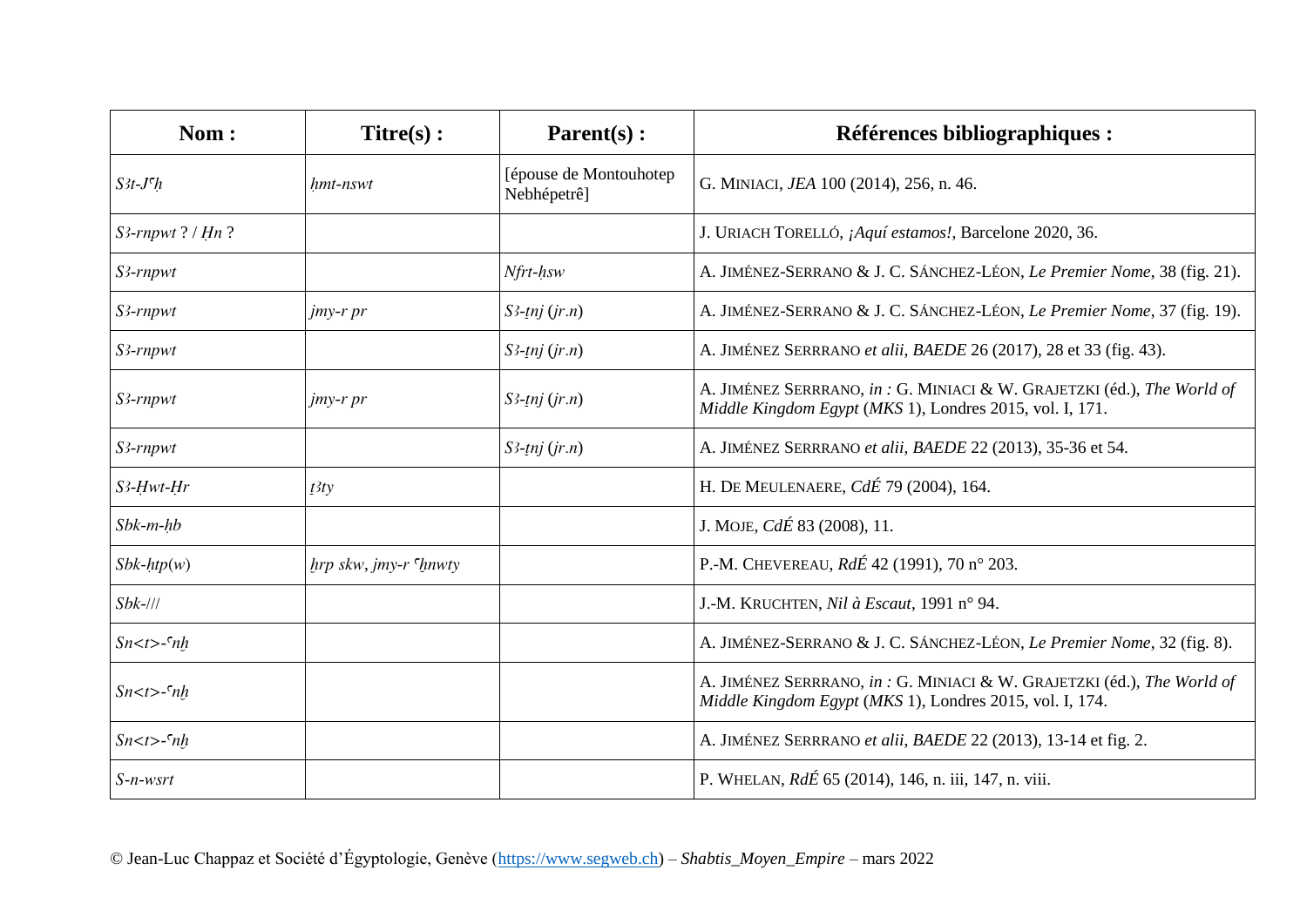| Nom:        | $Titre(s)$ :                                           | $Parent(s)$ :        | Références bibliographiques :                                                                       |
|-------------|--------------------------------------------------------|----------------------|-----------------------------------------------------------------------------------------------------|
| $S$ -n-wsrt |                                                        |                      | J. MOJE, <i>CdÉ</i> 83 (2008), 11.                                                                  |
| Snb         |                                                        |                      | H. SCHLÖGL & M. SGUAITAMATTI, Arbeiter des Jenseits (ZAH 2, 1984), 10-1,<br>54.                     |
| Snb         |                                                        |                      | H. SCHLÖGL & A. BRODBECK, Äg. Totenfiguren (OBO 7, 1990), 52 n° 1.                                  |
| Snb         | jmy-r pr                                               |                      | Sotheby's 28.04.1994 n° 24.                                                                         |
| Snb         |                                                        |                      | B. G. OCKINGA, Armidale Shabtis of Mery-Re, Armidale 1997, 9-10.                                    |
| Snbj        |                                                        |                      | L. D. MORENZ, Hoffen und Handlen. Vom altägyptischen Heka, Berlin 2016,<br>78, n. 237.              |
| Snbj        |                                                        |                      | J. TAYLOR, Death & Afterlife in Anc. Egypt, Londres 2001, 118, fig. 78.                             |
| $Shb-jmy$   |                                                        |                      | N. REEVES, in : A. OPPENHEIM et alii, Ancient Egypt Transformed, New York<br>2015, 236-237, n° 174. |
| Snbf        |                                                        |                      | J.-L- BOVOT, ÉAO 99 (2020), 38.                                                                     |
| $Shb-r3w$   | $wr 10 \text{ } \overset{\circ}{S}m\overset{\circ}{w}$ |                      | J.-L- BOVOT, ÉAO 99 (2020), 38.                                                                     |
| $Shb-r3w$   | $wr 10 \text{~} \text{~} m\text{~} w$                  |                      | P. WHELAN, RdÉ 65 (2014), 147, n. viii, 148, 159-160.                                               |
| $Shb-r3w$   | $wr 10 \text{ } \overset{\circ}{S}m\overset{\circ}{w}$ |                      | Drouot (Bergé) 29.11.2014 n° 60.                                                                    |
| $Shb-r3w$   | $wr 10 \text{~} \text{~} m \text{~} w$                 |                      | P. VERNUS, RdÉ 26 (1974), 102-114.                                                                  |
| $Shb-ty-fy$ | $\int$ nh n njwt                                       | $Rn$ -snb $(nbt-pr)$ | Gl. JANES, World Museum, Liverpool, 2016, 4-5.                                                      |
| $Shb-ty-fy$ | $\int$ nh n njwt                                       | Rn-snb (nbt-pr)      | P. WHELAN, RdÉ 65 (2014), 154, 157.                                                                 |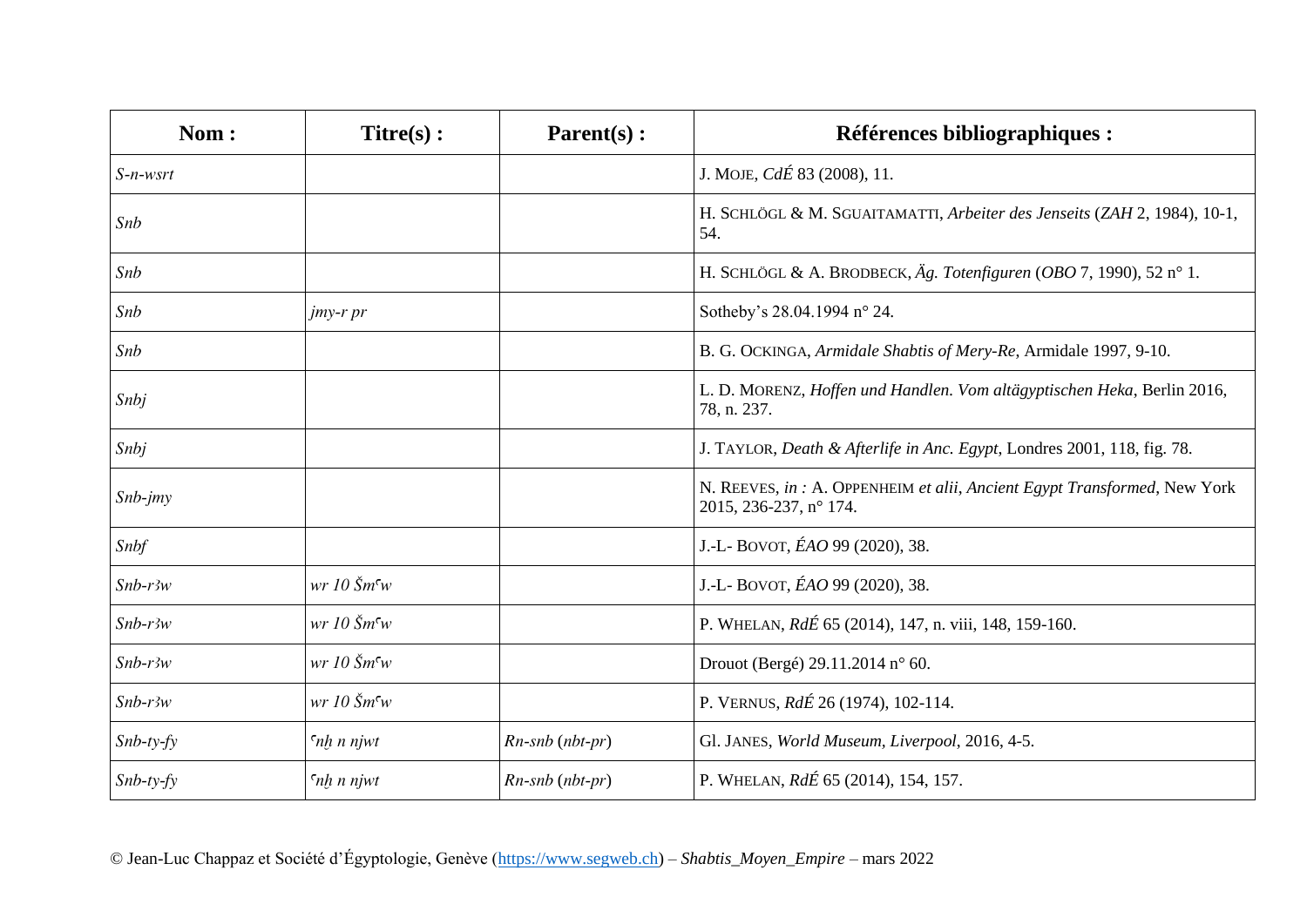| Nom:                   | $Titre(s)$ :                                                | $\textbf{Parent}(s)$ :                 | <b>Références bibliographiques :</b>                                                          |
|------------------------|-------------------------------------------------------------|----------------------------------------|-----------------------------------------------------------------------------------------------|
| $Shb-ty-fy$            | $\int$ nh njwt                                              | $Rn$ -snb $(nbt-pr)$                   | M. BORLA, in : Fr. TIRADRITTI (éd.), Il cammino di Harwa, Milan 1999, 122<br>$n^{\circ}$ 129. |
| Shb.ty.fy              |                                                             | $Rn$ -snb                              | M. BORLA, <i>Dossiers d'archéologie</i> h.s. 9 (2003), 20.                                    |
| $\check{\mathbf{S}}$   |                                                             |                                        |                                                                                               |
| $\vartriangle q$       |                                                             |                                        |                                                                                               |
| $\bigtriangledown$ $k$ |                                                             |                                        |                                                                                               |
| <b>K3wjt</b>           | hmt-nswt                                                    | [épouse de Montouhotep]<br>Nebhépetrê] | G. MINIACI, JEA 100 (2014), 256.                                                              |
| K3wjt                  | hmt-nswt                                                    |                                        | J. TAYLOR, Death & Afterlife in Anc. Egypt, Londres 2001, 117, fig. 77.                       |
| $K$ 3-                 |                                                             |                                        | S. H. AUFRÈRE et alii, Portes Au-delà, Lattes 1992, 147, 193 n° 39-1.                         |
| $K$ 3-                 |                                                             |                                        | C. DE CHIRÉE, in : Égypte et Provence, Avignon 1985, 113, 115-6, 274.                         |
| Kmhw                   | $jry$ <sup><math>\tau</math></sup> sb3y n $\tau$ hnqt       | $Ppj$ (père); $Ptw$ (mère)             | Gl. JANES, The Amasis Collection, 2020, 15 n. 11.                                             |
| Kmhw                   | $jry$ <sup><math>\tau</math></sup> $sb3y$ $n$ $\tau$ $hnqt$ | $Ppj$ (père); $Ptw$ (mère)             | P. ROBINSON, JSSEA 38 (2011-2012), 222.                                                       |
| Kmhw                   | $jry$ <sup><math>\tau</math></sup> $sb3y$ $n$ $\tau$ $hnqt$ | $Ppj$ (père); $Ptw$ (mère)             | P. WHELAN, RdÉ 65 (2014), 157, n. 63.                                                         |
| Kmhw                   | $jry$ <sup><math>\tau</math></sup> $sb3y$ $n$ $\tau$ $hnqt$ | $Ppj$ (père); $Ptw$ (mère)             | Gl. JANES, Shabtis, 2002, 3-5, n° 1.                                                          |
| Kmhw                   | jry- <sup>c</sup> t dw3yt, jry- <sup>c</sup> t djt,<br>wnty | $Ppj$ ? (père); $Ptw$ (mère)           | Drouot 29-30.09.1997 n° 714.                                                                  |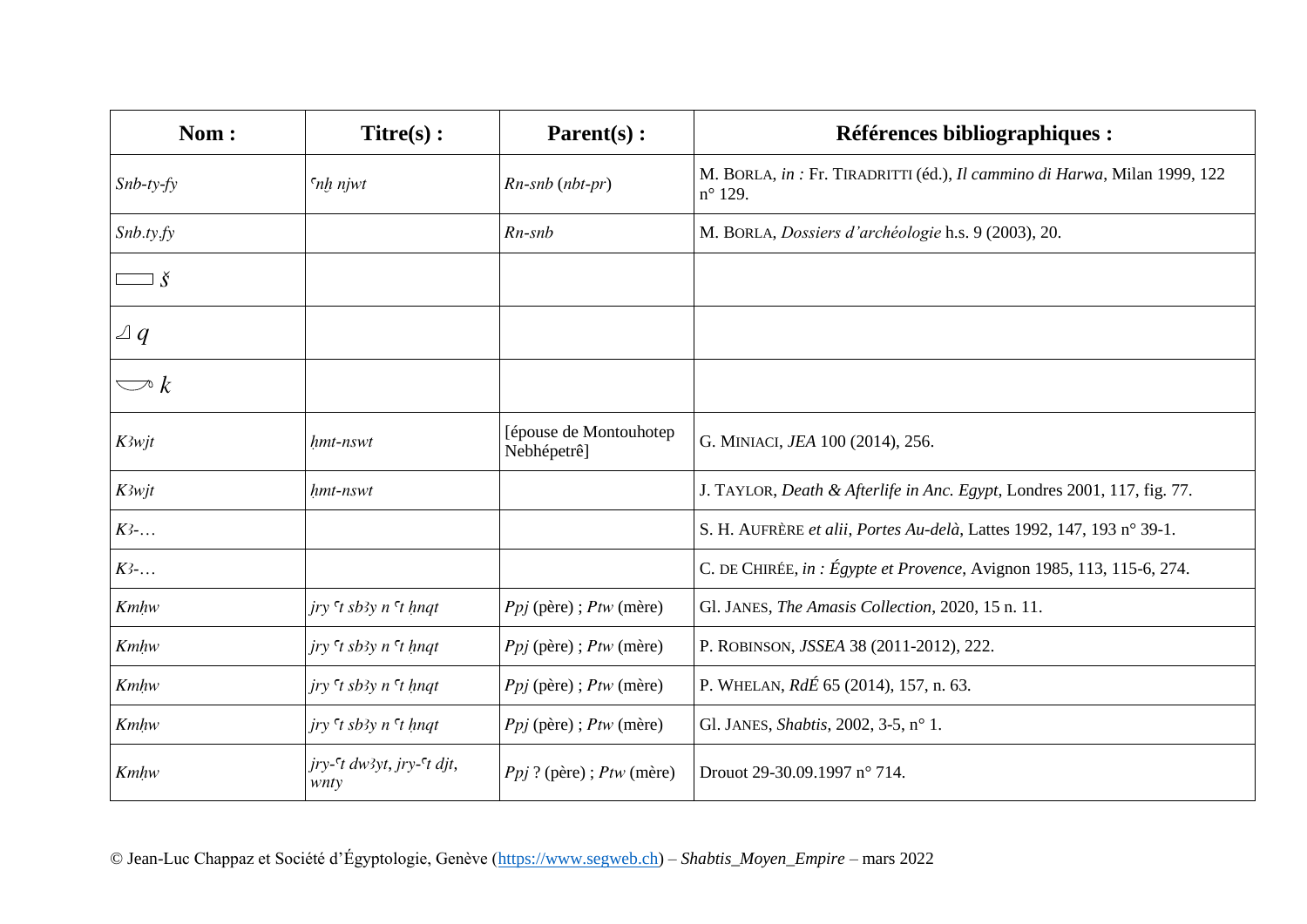| Nom:                                 | $Titre(s)$ :              | Parent(s):                            | <b>Références bibliographiques :</b>                                                                 |
|--------------------------------------|---------------------------|---------------------------------------|------------------------------------------------------------------------------------------------------|
| Kmsjt                                | hmt-nswt                  | [épouse de Montouhotep<br>Nebhépetrê] | G. MINIACI, JEA 100 (2014), 256, n. 46.                                                              |
| $Kd$ <-htp>?                         |                           |                                       | G. MINIACI, JEA 100 (2014), 261.                                                                     |
| $\sqrt{\triangle}$ $g$               |                           |                                       |                                                                                                      |
| $\bigcirc$ t                         |                           |                                       |                                                                                                      |
| $T3$ -mjt                            |                           |                                       | Drouot 07-08.12.1995 n° 214 B.                                                                       |
| T3-hnwt?                             | $nbt-pr$                  |                                       | J. AUBERT & L. AUBERT, Statuettes  du département des  Médailles, Paris<br>2005, 56-7 $n^{\circ}$ 1. |
| $\stackrel{\circ}{\Longleftarrow}$ t |                           |                                       |                                                                                                      |
| $I^3-p(3)$ -Hr?                      |                           | $D$ -nb?                              | A. WIESE, Antikenmuseum Basel, Mainz 2001, 77 n° 43.                                                 |
| $\Longleftrightarrow d$              |                           |                                       |                                                                                                      |
| $Dd3$ ?                              |                           |                                       | J.-L- BOVOT, ÉAO 99 (2020), 39 n° 6.                                                                 |
| $\underline{a}$                      |                           |                                       |                                                                                                      |
| $D3b$ -snb                           | šm <sup>c</sup> yt nt Jmn |                                       | A. SCHWEITZER & Cl. TRAUNECKER, Strasbourg. Antiquités ég. coll.<br>Schlumberger 1998, 80-2 n° 167.  |
| D <sup>3f</sup>                      | jmy-r pr hsbt?            |                                       | A. WIESE, Antikenmuseum Basel, Mainz 2001, 81 n° 47b.                                                |